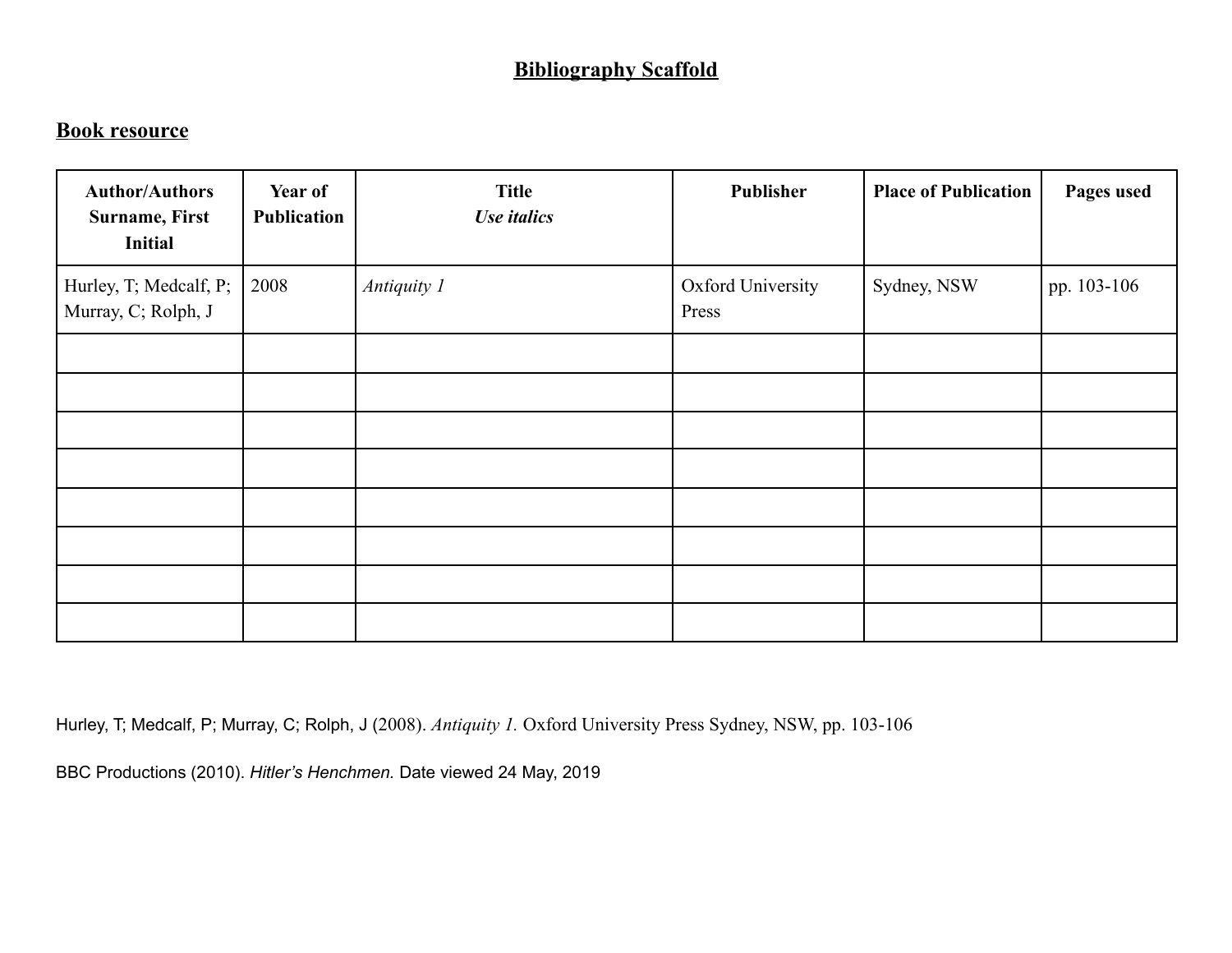## **Internet Resource**

| <b>Author/Editor/Website</b><br>name<br>(if identified) | Date last Updated or<br>published (if identified) | <b>Title of Article</b><br><i>(italics)</i> | Date<br>viewed         | <b>Full URL</b>                                                                    |
|---------------------------------------------------------|---------------------------------------------------|---------------------------------------------|------------------------|------------------------------------------------------------------------------------|
| Silver, Carly                                           | February 7 <sup>th</sup> , 2017                   | How did King Tutankhamun Die?               | August<br>$9th$ , 2017 | https://www.thoughtco.com/how-<br>did-king-tutankhamun-die-11806<br>$\overline{2}$ |
|                                                         |                                                   |                                             |                        |                                                                                    |
|                                                         |                                                   |                                             |                        |                                                                                    |
|                                                         |                                                   |                                             |                        |                                                                                    |
|                                                         |                                                   |                                             |                        |                                                                                    |
|                                                         |                                                   |                                             |                        |                                                                                    |
|                                                         |                                                   |                                             |                        |                                                                                    |
|                                                         |                                                   |                                             |                        |                                                                                    |
|                                                         |                                                   |                                             |                        |                                                                                    |

Silver, Carly (2017). *How did King Tutankhamun Die?* Date Retrieved 9th August, 2020 from <https://www.thoughtco.com/how-did-king-tutankhamun-die-118069>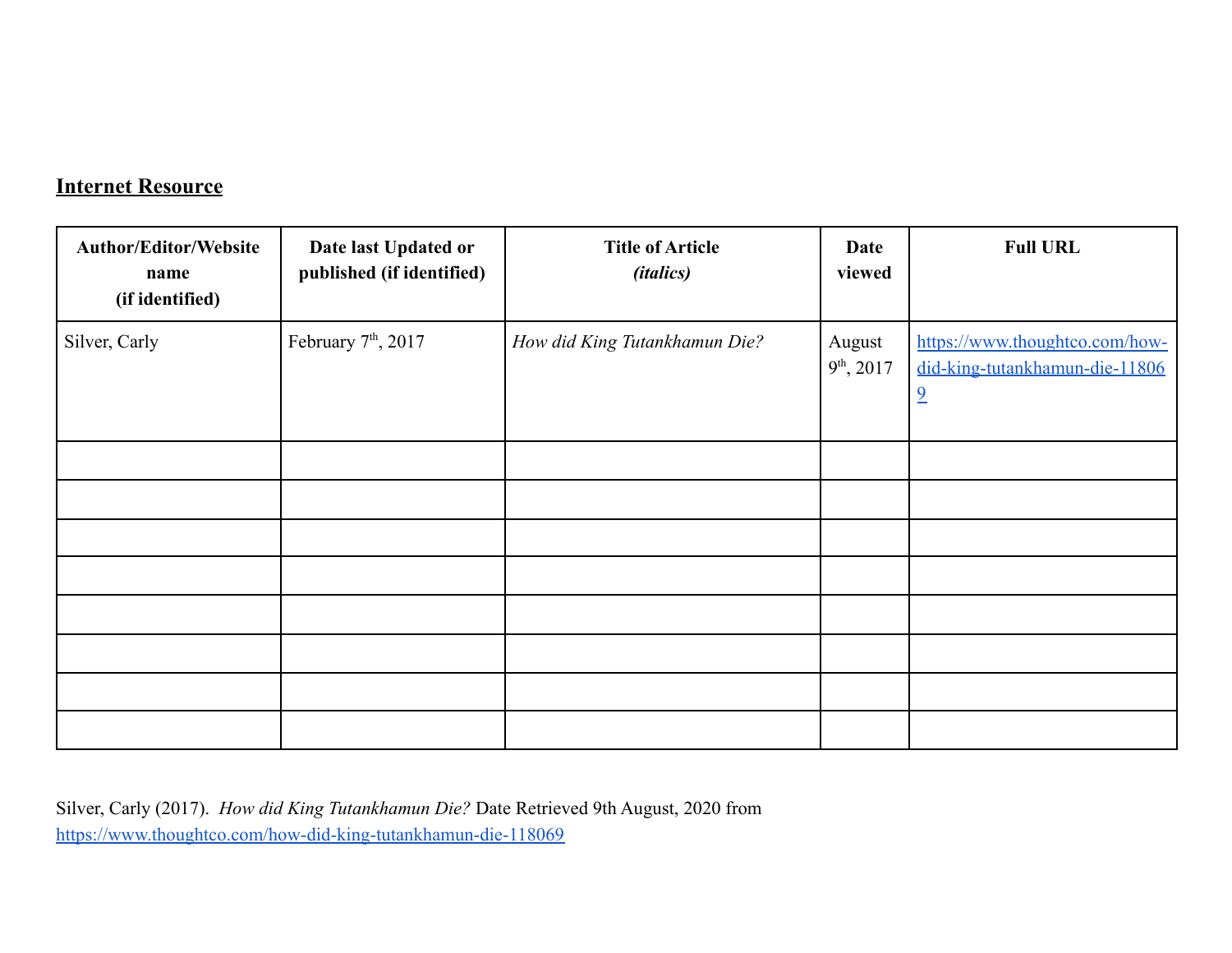## **Newspapers / Journals**

| <b>Author</b><br>(Surname, Initial) | Year of<br>Publication | 'Title of Article'<br>(single quotation marks) | <b>Newspaper Name</b><br>(in italics) | <b>Date Published</b> | Page<br><b>Numbers</b> |
|-------------------------------------|------------------------|------------------------------------------------|---------------------------------------|-----------------------|------------------------|
| Smith, Michelle                     | 2016                   | Remembering Fallen<br>Soldiers                 | Daily Telegraph                       | 11.11.2016            | p. 34                  |
|                                     |                        |                                                |                                       |                       |                        |
|                                     |                        |                                                |                                       |                       |                        |
|                                     |                        |                                                |                                       |                       |                        |
|                                     |                        |                                                |                                       |                       |                        |
|                                     |                        |                                                |                                       |                       |                        |
|                                     |                        |                                                |                                       |                       |                        |